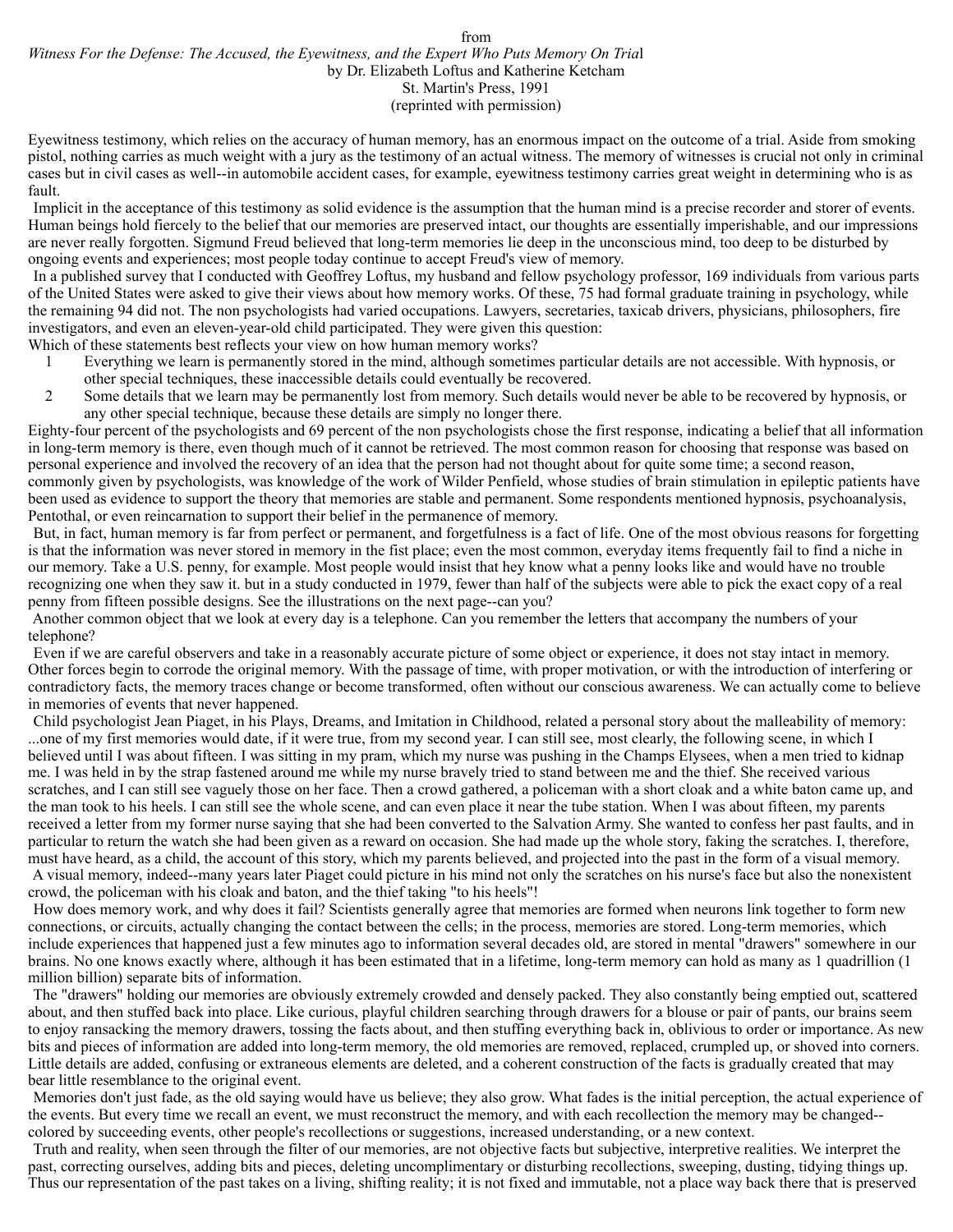in stone, but a living thing that changes shape, expands, shrinks, and expands again, an amoebalike creature with powers to make us laugh, and cry, and clench our fists. Enormous powers--powers even to make us believe in something that never happened.

 Are we aware of our mind's distortions of our past experiences? In most cases, the answer is no. As time goes by and the memories gradually change, we become convinced that we saw or said or did what we remember. We perceive the blending of fact and fiction that constitutes a memory as completely and utterly truthful. We are innocent victims of our mind's manipulations.

 A pointing finger of blame has a powerful hold on even the most informed and intelligent of juries. Several years ago I conducted an experiment in which subjects acted as jurors in a criminal case. First they heard a description of a robbery-murder, then a prosecution argument, then an argument for the defense. In one version of the experiment, the prosecutor presented only circumstantial evidence; faced with this evidence, only 18 percent of the "jurors" found the "defendant" guilty. In a second version, the prosecutor pled the exact case with one difference: There was testimony from a single eyewitness--a clerk who identified the defendant as the robber. Now 72 percent of the jurors found the defendant guilty.

 The danger of eyewitness testimony is clear: Anyone in the world can be convicted of a crime he or she did not commit, or deprived of an award that is due, based solely on the evidence of a witness who convinces a jury that his memory about what he saw is correct. Why is the eyewitness testimony so powerful and convincing? Because people in general and jurors in particular believe that our memories stamp the facts of experiences on a permanent, non erasable tape, like a computer disk or videotape that is write-protected. For the most part, of course, our memories serve us reasonably well. But how often is precise memory demanded of us? When a friend describes a vacation, we don't ask, "Are you sure your hotel room had two chairs, not three?" After we watch a movie, our companion wouldn't normally grill us with questions like "Was Gene Hackman's hair wavy, or was it curly?" or "Did the woman in the bar wear red or pink lipstick?" If we make a mistake, it usually goes unnoticed and uncorrected--does it really matter if there were two chairs or three, or if the actor's hair was wavy or curly? Belief in an accurate memory is confirmed by default.

 But precise memory suddenly becomes crucial in the event of a crime or an accident. Small details assume enormous importance. Did the assailant have a mustache, or was he clean-shaven? Was he five eight or five eleven? Was the traffic light red, or was it green? How fast was the Cadillac going when it went through the red light--or was it yellow?--and smashed into the Volkswagen? Did the car cross the center line, or did it stay on its own side? Civil and criminal cases often rest on such subtle, seemingly trivial details, and these details are often hard to obtain. In July 1977 Flying magazine reported the fatal crash of a small plane that killed all eight people aboard and one person who was on the ground. Sixty eyewitnesses were interviewed, and two eyewitnesses who had actually seen the airplane just before the impact testified at a hearing to investigate the accident. The plane, one of the eyewitnesses explained, "was heading right toward the ground--straight down." This witness apparently did not know that several photographs clearly showed that the airplane hit flat and at a low-enough angle to skid for almost one thousand feet.

 To be mistaken about details is not the result of a bad memory but of the normal functioning of human memory. When we want to remember something, we don't simply pluck a whole memory intact from a "memory store." The memory is actually constructed from stored and available bits of information; we unconsciously fill in any gaps in the information with inferences. When all the fragments are integrated into a whole that makes sense, they form what we call a memory.

 Still other factors affect the accurate perception, and therefore recollection, or an event. Was there violence? How much? Was it light or dark? Did the eyewitness have any prior expectations or interests? A tragic real-life case illustrates the potential problems surrounding an initial perception of an event.

 Two men in their mid-twenties were hunting for bears in a rural area of Montana. They had been out all day and were exhausted, hungry, and ready to go home. Walking along a dirt trail in the middle of the woods, with the night falling fast, they were talking about bears and thinking about bears. They rounded a bend in the trail and approximately twenty-five yards ahead of them, just off the trail in the woods, was a large object that was moving and making noise. Both men thought it was a bear, and they lifted their rifles and fired. But the "bear" turned out to be a yellow tent, with a man and a woman . . . inside. One of the bullets hit the woman and killed her. When the case was tried before a jury, the jurors had difficulty understanding the perceptual problems inherent in the event; they simply couldn't imagine how someone would look at a yellow tent and see a growling bear. The young man whose bullet killed the woman was convicted of negligent homicide. Two years later he committed suicide.

 This dramatic case demonstrates what psychologists call "event factors"--those factors inherent within a specific event that can alter perception and distort memory. It was a dark night, and in darkness different colors can't be distinguished and details can't be resolved. The two hunters had strong expectations and motivations--they anticipated that they might see a bear, they wanted to see a bear, they were nervous, excited, and exhausted from a long day in the woods. When they saw something large, moving, and making noise, they automatically assumed that it was a bear, raised their rifles, and shot to kill.

 Event factors have to do with the acquisition stage of memory, when we perceive an event and our brains make the instantaneous decision to either discard the information or insert it into memory. If the memory is stored, however, it does not just lie passively in our brains, waiting to be pulled out and recalled. Many things can happen during the retention and acquisition stages of memory--time passes, the memory fades, and more crucially, we war exposed to new information that adds to or alters the original memory.

 Suppose that a crime occurs, the police are notified, they arrive at the scene and begin to ask questions. "What happened?" the witness is asked. "What did the assailant look like?" After the witness tells the police what he can remember, he may be asked to come to the police station to look through a set of photographs. The witness is now performing a recognition test, in which either a single item (a photograph) or a set of items (a group of people in a lineup) is shown, and the witness is asked to indicate whether he has seen any of them before.

 Keep in mind that most witnesses are obliging--they want to help, and in the case of a violent crime or assault, they have an added incentive to help the police capture a violent criminal. In addition, research tells us that witnesses believe the police would not conduct a lineup unless they had a good suspect. Although witnesses try hard to identify the true criminal, when they are uncertain--or when no one person in the lineup exactly matches their memory--they will often identify the person who best matches their recollection of the criminal. And often their choice is wrong.

 Obviously, the composition of the lineup--how many people are included, what they look like, what they are wearing--is crucial. A lineup must be as free as possible from suggestive influences, or it could taint the witness's identification and lose its value.

 As our rather fanciful illustration of a biased lineup shows, if the suspect is a large, bearded man, the lineup should not include children, women in wheelchairs, or blind men with canes. Unless people resembling the suspect are included in the lineup, the suspect may be picked out by default, not by true recognition.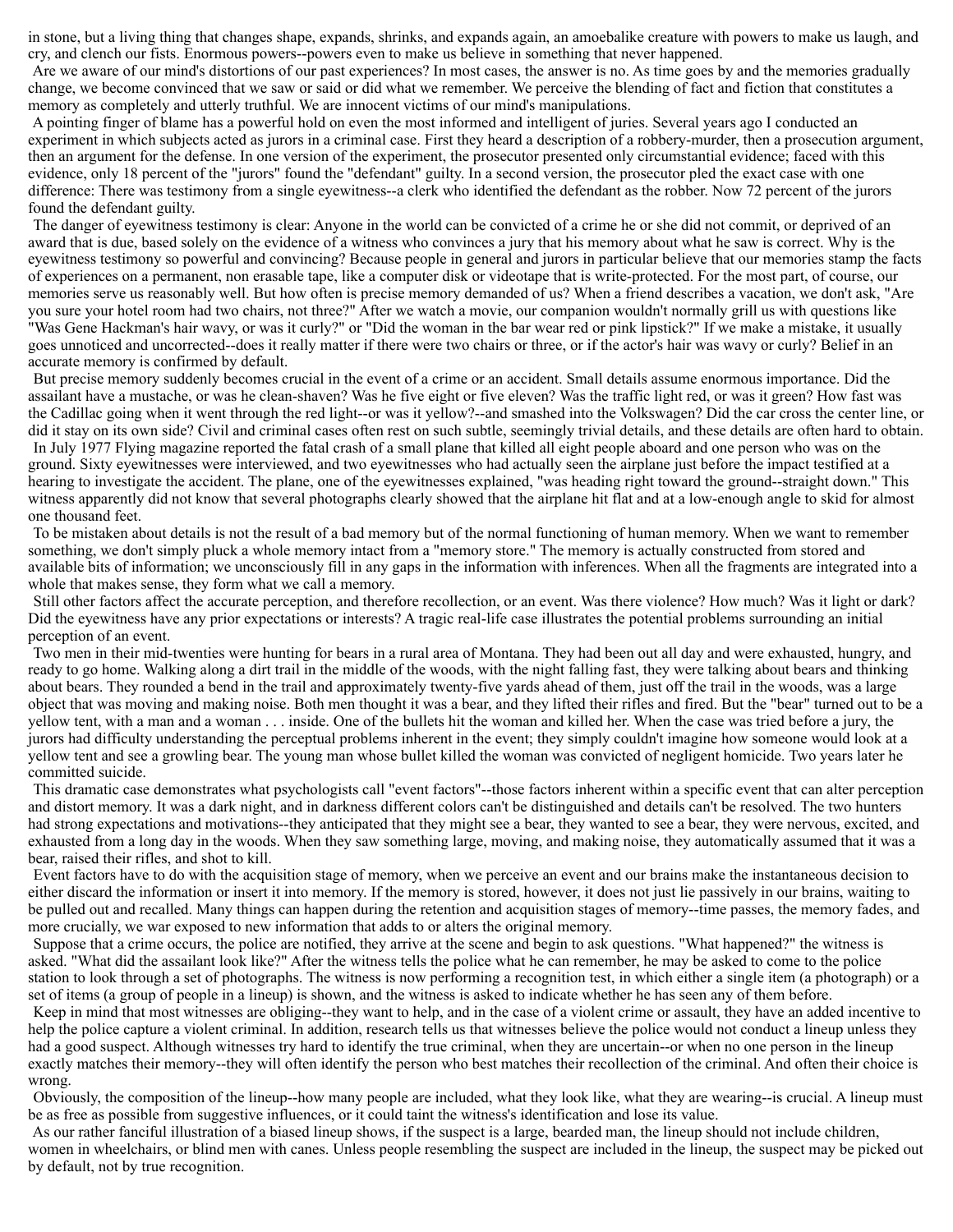But many lineups used in actual criminal cases are grossly suggestive, and the identifications they produce should be considered worthless. In a lineup conducted in Minnesota, a black suspect stood next to five white men; in another case, a six-foot-three-inch suspect was placed in a lineup with non suspects who were all under five feet then inches tall; in a case where the offender was known to be in his teens, an eighteenyear-old suspect was placed in a lineup with five non suspects, all over the age of forty. In a case I worked on from 1986 to 1988, a man was accused of murdering eight people on a fishing boat in Alaska. Eyewitnesses had provided police with a general physical description of the man they saw at the murder scene, including one very specific detail--the man they saw wore a baseball cap. In the photo lineup, the suspect was the only person wearing a baseball cap.

 But suppose a witness is presented with a fair lineup, in which everyone is at least approximately the same height and weight and fits a general description. The witness is looking at the lineup, concentrating hard, and the police officer suddenly says, "Take another look at number four." Perhaps the police officer stares conspicuously at number four while the witness is trying to identify the culprit. Or perhaps the witness hesitates while looking at number four and the interviewer leans forward and says, "What do you think about that one?"

 The witness takes in these little bits of information and may use them--unconsciously--to "fill in" a vague and fuzzy memory with the image of the person in the photograph. The image shifts, the lines waver, and suddenly the face in number four fuses with the fading memory of the criminal. "Number four looks familiar," the witness might say. And later: "Yes, I'm sure it's number four."

 A one-person lineup or viewing in which just one person is pointed out to the witness is particularly dangerous. In the fall of 1970, twentyone-year-old Bobby Joe Leaster was chatting amiably with friends on a Boston street corner when two policeman jumped out of their patrol car, guns drawn, and accused him of murdering a store owner. They handcuffed Bobby Joe, and drove him to Boston City Hospital where the murdered man's wife was brought to the patrol car and asked to peer in the window at the suspect. "What do you think?" the officer asked her. The woman began to shake and cry. "Yes," she said, sobbing, "this looks like the man who shot and killed my husband." That was the only evidence against him, but Leaster was charged with murder, and on June 22, 1971, he was convicted and sentenced to life without parole. Six years later father-son lawyer team, Robert and Christopher Muse, were appointed by the U.S. District Court in Boston to represent Bobby Joe Leaster in his appeal. After one interview with Bobby Joe, the Muses had a hunch that this convicted criminal might be different from the rest who claim that they are innocent--this one actually might be innocent. For more than nine years the Muses worked on Leaster's behalf, refusing to charge him a penny for their services. A friend once asked Robert Muse how much of his estate he would be willing to bet on Leaster's innocence. "All of it," he immediately answered.

 In November 1986 the bullet taken from the murder victim was matched up with a gun linked to two men who had been arrested in October 1970, two weeks after the murder, for a liquor store holdup. In December 1986 Bobby Joe Leaster was given his freedom. He had spent almost sixteen years of his life behind bars.

 Mistaken identifications do happen in real life, and they are sometimes brought about by common police procedures. When the police have a suspect, they often show the witness a photo array and produce the actual lineup only if an identification is made. Almost invariably, only the person identified from the photo lineup also identifies the person he saw in the photos. This is called "photo-biased lineup," and the chances of a mistaken identification rise dramatically in such a situation.

 A 1977 study conducted at the University of Nebraska shows the effect of photo bias on the memory of witnesses. Student "witnesses" watched some "criminals" committing a crime. An hour later they looked through mug shots that included some of the criminals they had seen. A week later lineups were staged, and the subject witnesses were asked to indicate those who had taken part in the original crime. Eight percent of the people in the lineups were identified as criminals, yet they had neither taken part in the "crime" nor were their pictures included in the mug shots. Twenty percent of the innocent people whose photographs were included among the mug shots were also falsely identified. None of these people had committed a crime, not had they ever before been seen in person--and yet they were recognized from photographs and identified as criminals.

 How often are mistaken identifications made? How many Father Paganos and Lenell Geters have been falsely arrested, wrongly convicted, and spent time in prison for crimes they never committed? In a classic text on the subject, Convicting the Innocent, legal scholar Edwin M. Borchard presents sixty-five cases of "erroneous criminal convictions of innocent people." In twenty-nine of these cases, or approximately 45 percent, mistaken eyewitness identification was responsible for the conviction. Borchard concludes: "These cases illustrate the fact that the emotional balance of the victim or eyewitness is so disturbed by his extraordinary experience that his powers of perception become distorted and his identification is frequently most untrustworthy" (p. 367).

 Misidentifications are often blamed on the fact that the real criminal bears a close resemblance to the wrongly identified person. But in the twenty-nine cases in which mistaken eyewitness identification was responsible for the wrongful conviction, Borchard reports these facts:"...in eight of these cases the wrongfully accused person and the really guilty criminal bore not the slightest resemblance to each other, whereas in twelve other cases, the resemblance, while fair, was still not at all close. In only two cases can the resemblance be called striking." (p. 367). In 1983 Arye Rattner, a graduate student at Ohio State University, completed his doctoral dissertation titled Convicting the Innocent: Where Justice Goes Wrong. Rattner estimated that 0.5 percent (one-half of 1 percent) of people arrested and charged for what the FBI calls "indexed crimes"--murder, robbery, forcible rape, forgery, larceny, assault, and arson--are wrongfully convicted. Although statistically this number seems small, it is one of the largest estimates I've seen, and it translates into an estimated 8,500 wrongful convictions in the United States in one single year.

Let's assume that Rattner's statistics are abnormally high--perhaps the percentage is twice what it should be, which would translate to 4,250 wrongful convictions in this country every year. Perhaps it's only half of that, in which case we would have 2,125 wrongful convictions. We could keep whittling the numbers down, but at some point the statistics have to hit us in the gut--these are real people, people like you and me, who are picked off the street, tried, convicted, and imprisoned--and yet they are innocent . If it were just ten people in one year, it would be too many.

 How many people in Rattner's study were convicted on the basis of mistaken eyewitness identification? Rattner carefully examined over two hundred cases and found that 52.3 percent resulted from eyewitness misidentification. "Our data," Rattner concludes, "indicate that eyewitness misidentification is the factor most often associated with the wrongful conviction" (p. 292).

 What are the solutions to this grievous problem? Despite the obvious risks inherent in eyewitness identification, it would be a tragic mistake to exclude all eyewitness testimony, because very often, as in cases of rape, it is the only evidence available. And often eyewitness's testimony is correct. But what about that small percentage of times when it is incorrect--how can we safeguard the rights of the innocent person who might be falsely accused? What can we do to give jurors a better understanding of the uses and pitfalls of such testimony?

 Defense attorneys often ask judges to read a list of instructions to the jury on the dangers of eyewitness identification. But the instructions tend to be convoluted and hard for many people to follow. Moreover, numerous psychological studies have shown that jurors have difficulty